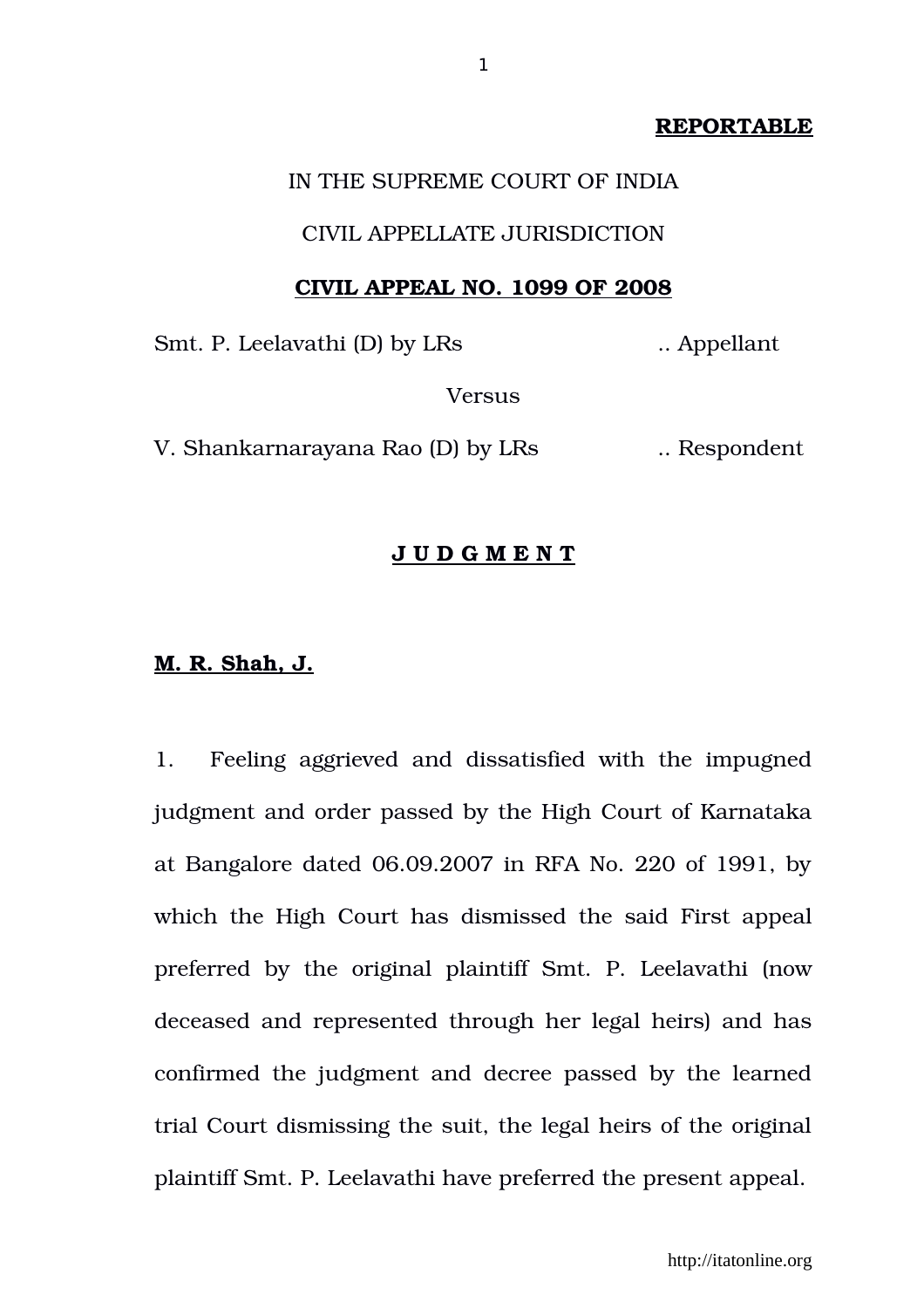2. The facts leading to the present appeal in nutshell are as under:

That Smt. P. Leelavathi instituted Original Suit No. 1248 of 1980 in the Court of the XIV Additional City Civil Judge at Bangalore against the original defendants – V. Shankaranarayan Rao (now deceased and represented through his legal heirs) and two others for partition and for recovery of  $1/4<sup>th</sup>$  share of the plaintiff in the plaint scheduled properties. That the original plaintiff Smt. P. Leelavathi and the original defendants are the sister and brothers and the daughter and sons of Late G. Venkata Rao, who died on 08.10.1974.

2.1 It was the case on behalf of the original plaintiff that her father Late G. Venkata Rao was an Estate Agent and he was doing money lending business in his name and also in the names of his sons and he was purchasing properties in the names of his sons, though his father was funding those properties. According to the plaintiff, at the time of his death, G. Venkata Rao was in possession of a large estate comprising of immoveable properties, bank deposits etc.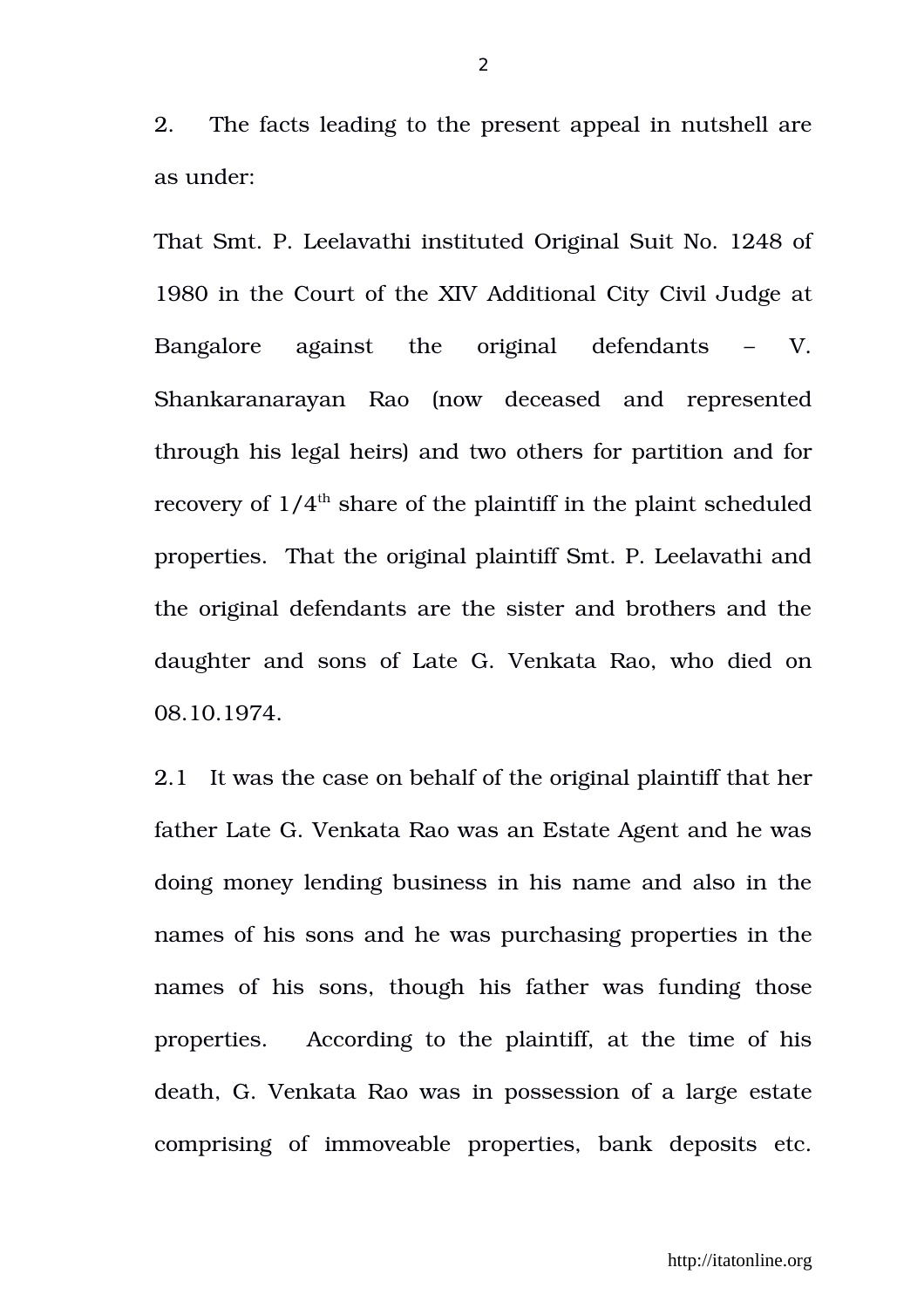shown in the plaint schedule. It was the case on behalf of the original plaintiff that the suit schedule properties were as such joint family properties and/or they were purchased in fact by their late father G. Venkata Rao and the same was funded by their father. That, it was the case on behalf of the original plaintiff that the plaintiff was entitled to  $1/4<sup>th</sup>$  share in all the said properties belonging to her father. It was the case on behalf of the original plaintiff that as the defendants refused to give her  $1/4<sup>th</sup>$  share and gave an evasive reply, which prompted the plaintiff to demand in writing her share and for early settlement. That, thereafter she got a notice dated 18.07.1975 issued demanding partition and amicable settlement. But the defendants have failed to settle the matter. Therefore, the plaintiff instituted the aforesaid suit for partition and for recovery of her  $1/4<sup>th</sup>$  share in the plaint schedule properties.

3. That the original defendants resisted the suit by filing the written statement. It was the case on behalf of the original defendants that the plaint schedule properties are exclusively owned by the defendants in their individual

3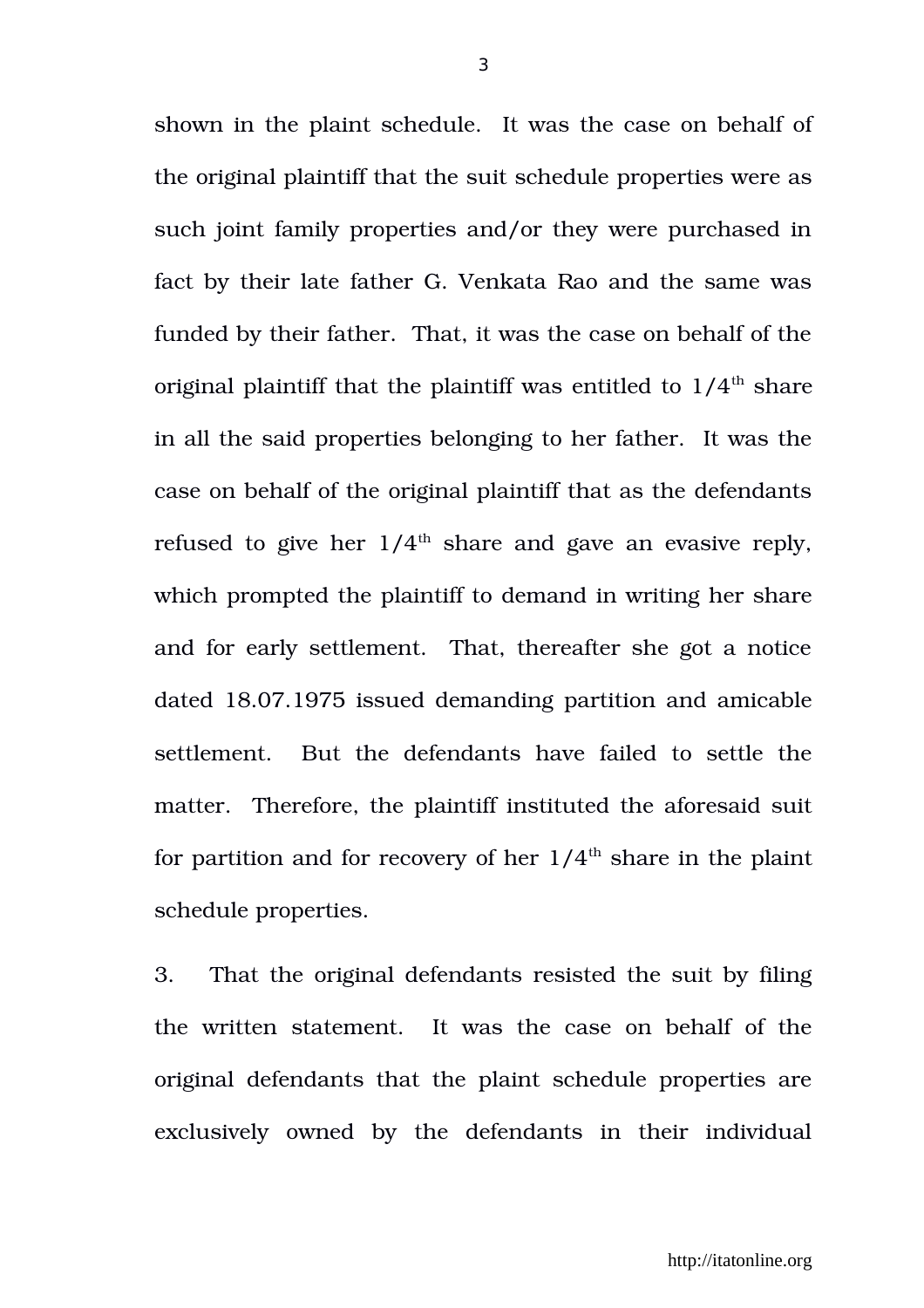rights. Item No. 1 of the plaint schedule i.e., premises No. 32/1, Aga Abbas Ali Road is the personal property of defendant No. 3. Item (b) of schedule 1 belongs to defendant No. 2 and Item (c) belongs to defendant No. 1. These properties never belonged to their deceased father G. Venkata Rao and they do not form part of his estate. Coming to Item No. II, the three fixed deposits were the personal properties of each of the defendants. There was a joint saving bank account in the Syndicate Bank, Cantonment Branch in the joint names of the deceased and defendant No. 2. There is a small amount still lying in the said account. At any rate, there is no outstanding of Rs.10,000/- in the said account. Regarding Item No. III, there were no debts due and payable to the deceased. 939 shares were in the joint names of the deceased and the plaintiff. 840 shares were in the names of the deceased and defendant No. 1. Another 840 shares were in the names of the deceased and defendant No. 2. 949 shares were in the names of the deceased and defendant No. 3. The plaintiff had major share which were purchased by the deceased in the names of himself and the plaintiff. Late G. Venkata Rao was a head clerk attached to an advocate's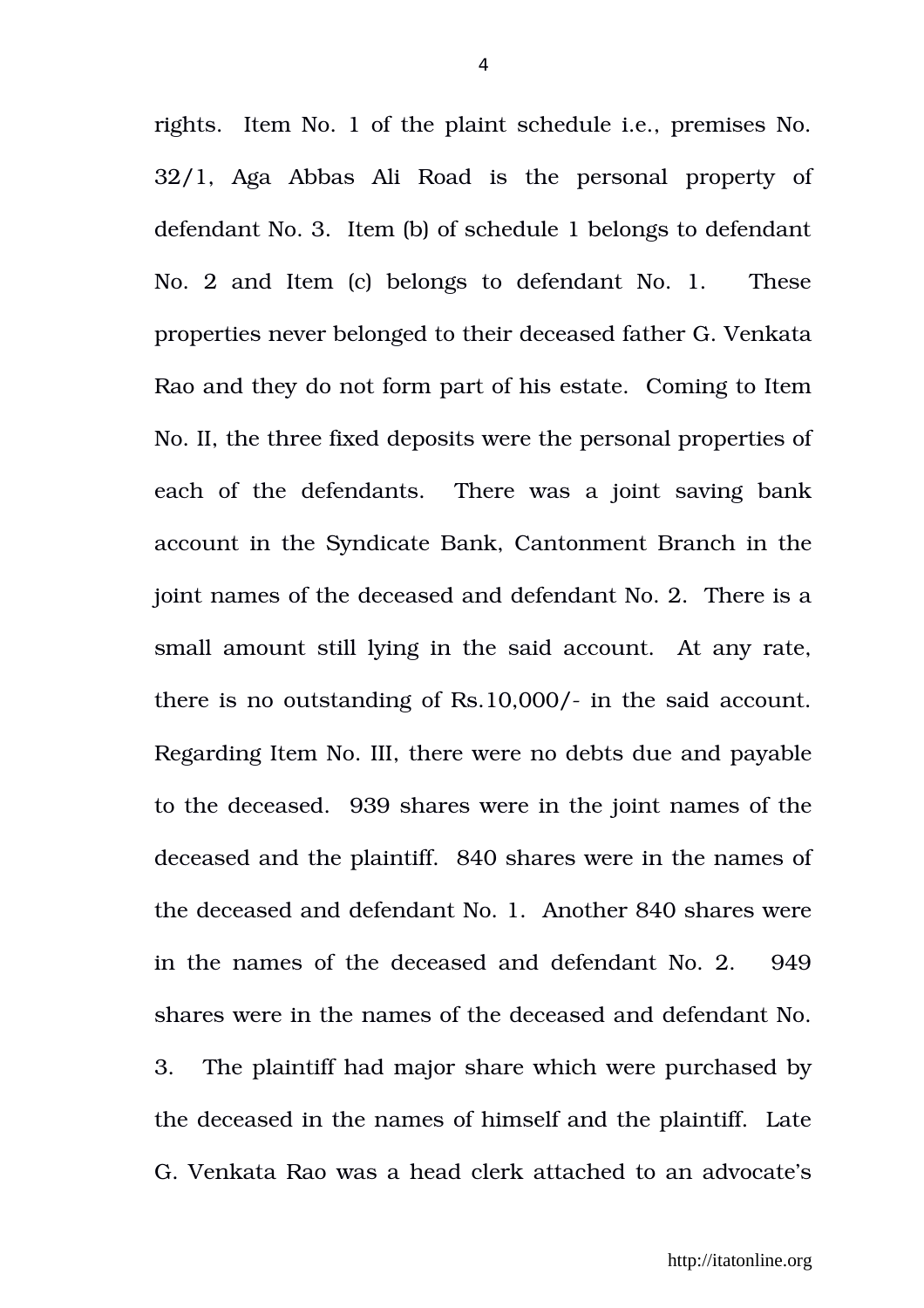office in Civil Station, Bangalore. On retirement, the deceased indulged in and acted as an estate agent in a most casual manner. At any rate, he was not doing moneylending business nor did he purchase properties as is sought to be made out in the plaint. The deceased was at no point of time in affluent circumstances. The solvency of the deceased was at a very low ebb at the time of his death and he left no jewellery. Even the furniture available at Premises No. 138, Aga Abbas Ali Road, Bangalore was not worth mentioning inasmuch as the pieces left could be counted on finger tips. The value of the entire hold effects would not exceed Rs.400.00. Only Items 10, 12, 19, 20, 21 and 22 out of the said premises were valuable articles of the deceased. The other items never existed at any point of time. The plaintiff had the best of things from her father while he was alive. She was the recipient of favours shown by her father from time to time. The deceased stretched his generosity even to his son-in-law, the husband of the plaintiff. The deceased in fact emptied his resources at the calls of her daughter and her husband. The son-in-law also collected cash from the deceased. The plaintiff and her husband are also due in a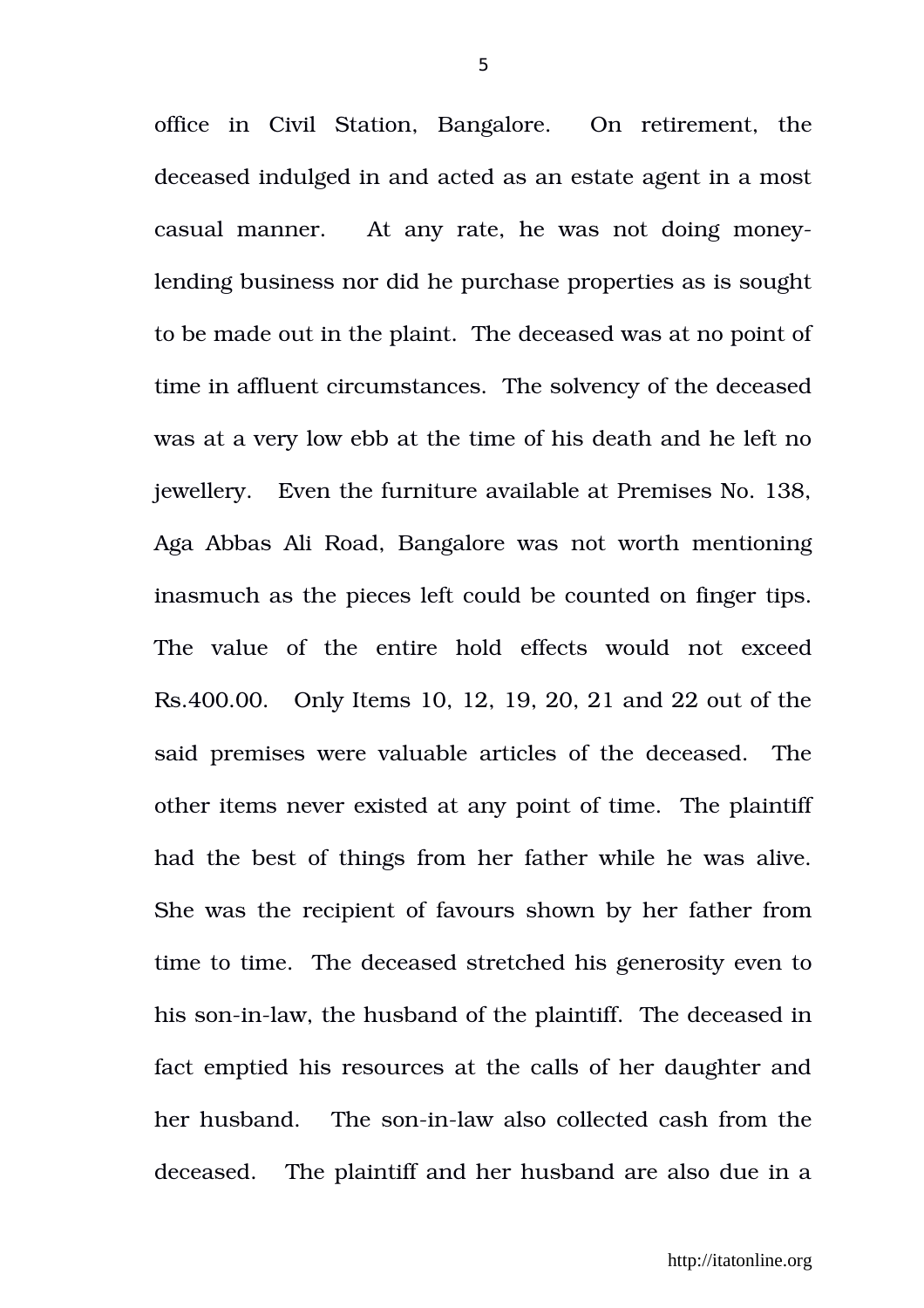sum of Rs.3000/- borrowed by them under a pro-note dated 11.06.1966 from the deceased and defendant No. 3. They are also due a sum of Rs.1500/- under another pro-note dated 29.11.1966 payable to the deceased. The above amounts also carry interest at stipulated rates. The defendants serve their right to recover the said amounts through proper legal remedies. The plaintiff constructed a house bearing No. 150, Veerapillai Street with the said and financial assistance of her father. The plaintiff in active connivance with her husband ransacked the house No. 138, Aga Abbas Ali Road during the absence of the deceased and defendant No. 2 who had gone to Tirupathi and Madras. The plaintiff had made wrongful gains about this time somewhere in 1963. The plaintiff stayed with her husband at Chicmagalur only for about three months after her marriage. Thereafter she came with her husband to Bangalore and stayed with her father for nearly six years. The plaintiff is enjoying the special privilege and she has benefits bestowed on her, her husband and her children almost regularly. In addition to her father, defendant No. 2 was also looking after the needs of the plaintiff's family at considerable expenses.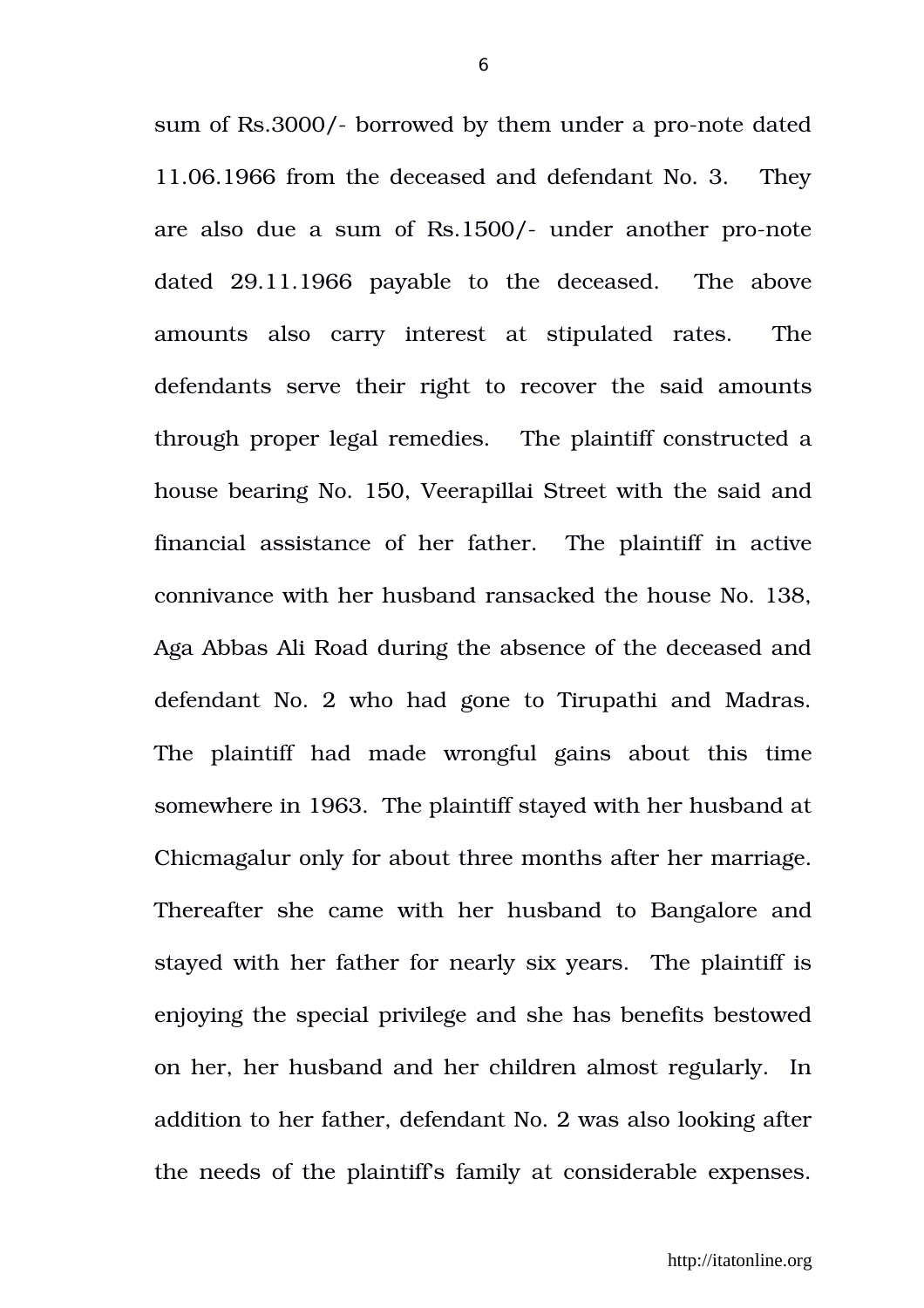All the defendants are residing in rented houses. The claim of the plaintiff in respect of Item A to C in the plaint schedule is not tenable, in view of provisions of Section 2 of Benami Transactions (Prohibition of Right to Recover Property) Ordinance, 1988, the plaintiff has no cause of action and no relief can be given to her. The suit is therefore liable to be dismissed with costs.

- 3.1 That the trial Court framed the following issues:
	- 1) Whether the plaintiff proves that the suit schedule immovable and movable properties as described in Schedule I to V are the self-acquire properties?
	- 2) Whether the suit schedule I(a) vacant site bearing No. 32/1, Aga Abbas Ali Road, Civil Station, Bangalore, is the self acquired property of defendant No. 3?
	- 3) Whether the suit schedule I(b) vacant site bearing No. 32/1, Aga Abbas Ali Road, Civil Station. Bangalore, is the self acquired property of defendant No. 2?
	- 4) Whether the suit schedule I(c) property is the self acquired property of defendant No. 1?
	- 5) Whether the defendants prove that the suit schedule II Bank deposits are the personal properties of each of the defendants?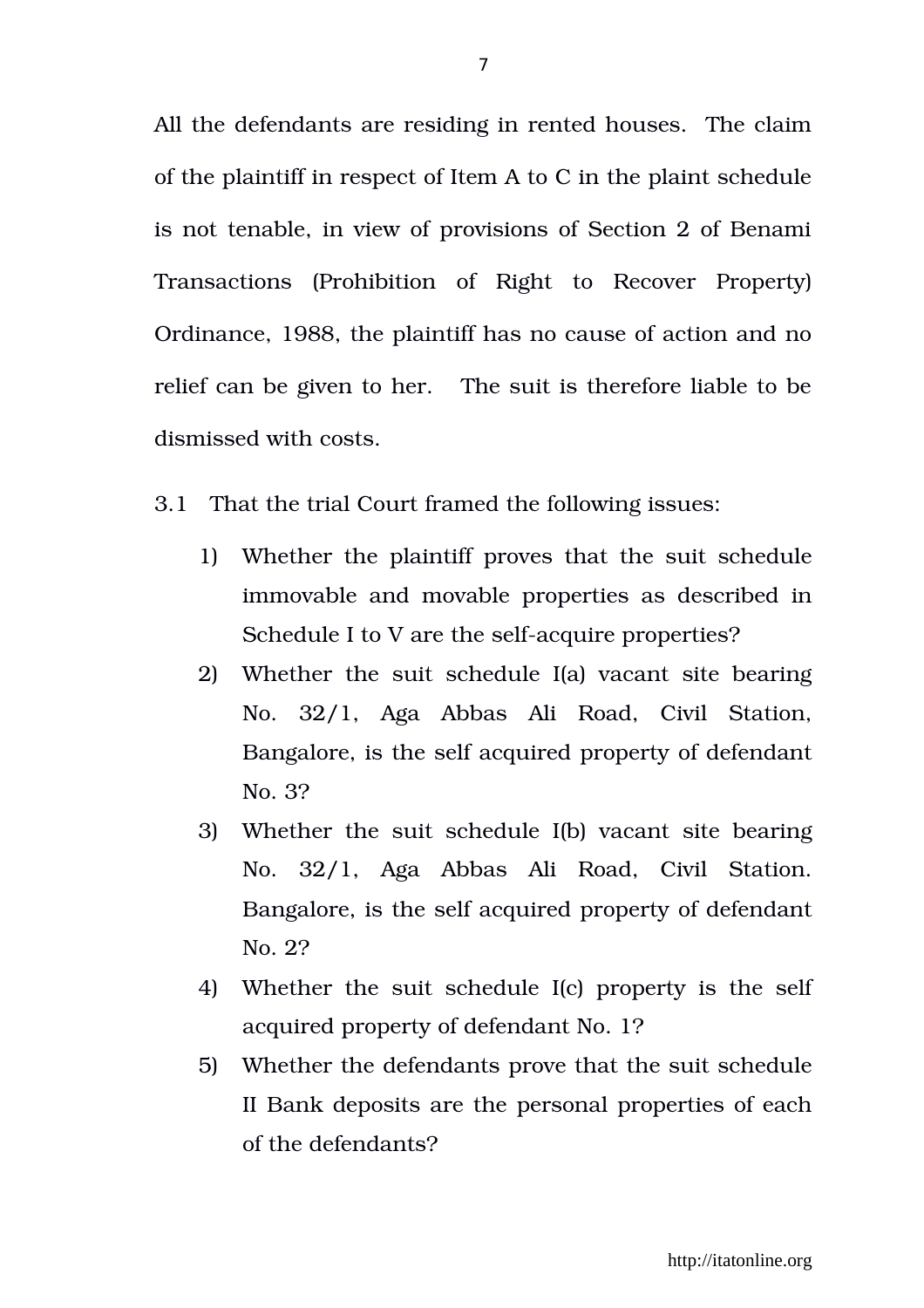- 6) Whether the defendants prove that there were furniture mentioned as Items 10, 12, 19, 20, 21 and 22 of suit Schedule V in page-5 of the plaint, hardly worth Rs.400/- in premises No.  $138/A$  (New No. 6) Armstrong Road, Civil Station, Bangalore?
- 7) Whether the plaintiff is entitled to partition and possession of her  $1/4<sup>th</sup>$  share in the suit schedule properties?
- 8) Whether there is cause of action for the suit?
- 9) To what reliefs is the plaintiff entitled?

Additional Issue: Is the claim of the plaintiff barred by Section 2 of the Benami Transaction (Prohibition of Right to Recover Property) Ordinance, 1988 as alleged?

3.2 That the learned trial Court dismissed the suit by holding that the suit schedule properties are not the selfacquired properties of Late G. Venkata Rao; suit Item Nos. I(a), I(b) and I(c) are the properties of original defendant Nos. 1 to 3; the bank deposits mentioned in Scheduled II of the plaint are the personal properties of defendant Nos. 1 to 3. The learned trial Court further observed and held that in respect of moveable properties mentioned in Schedule V as suit Item Nos. 10, 12, 19, 20, 21 and 22, the plaintiff is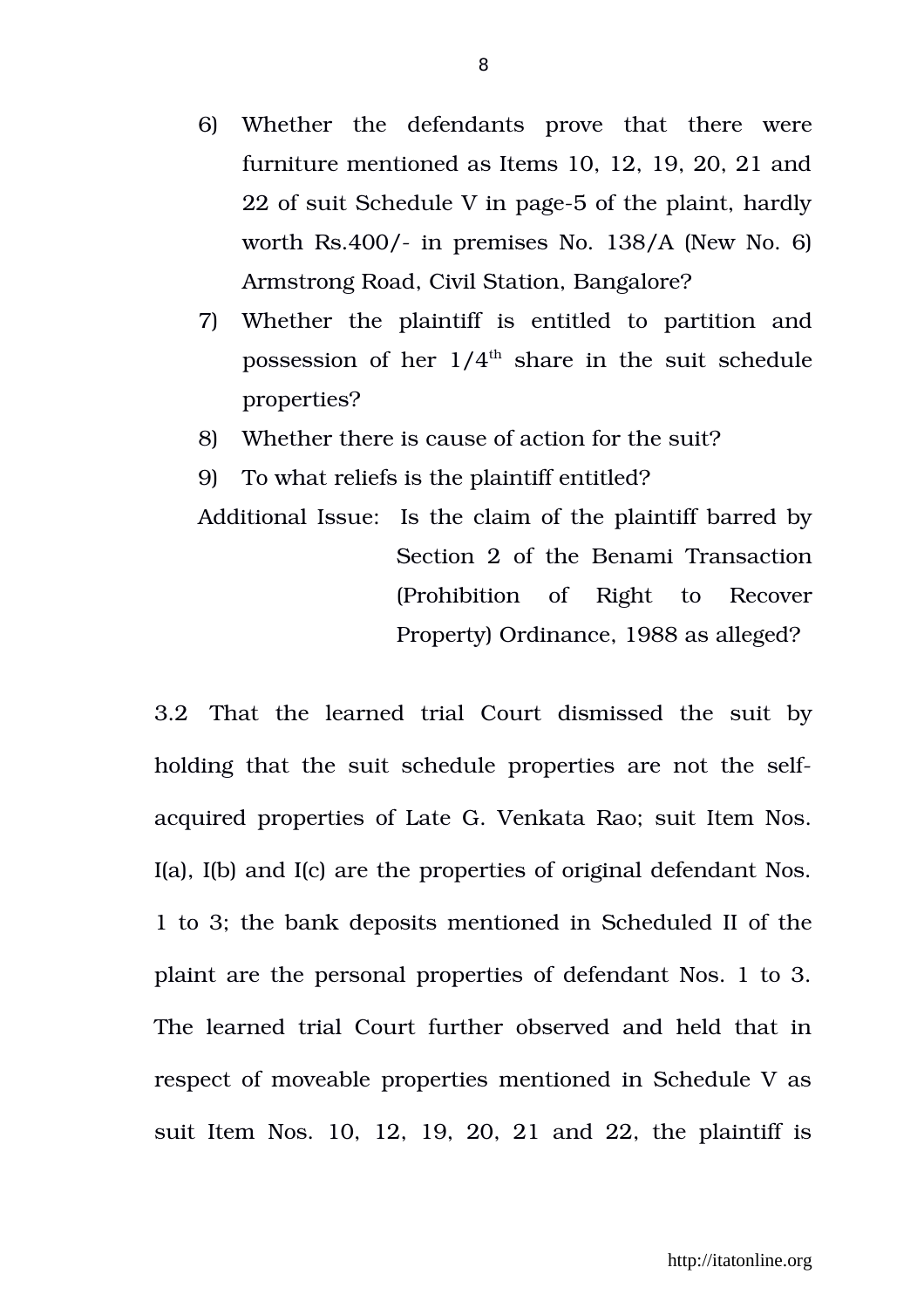entitled for  $1/4$ <sup>th</sup> share and therefore the learned trial Court granted the decree for recovery of  $1/4<sup>th</sup>$  share to the plaintiff which was hardly worth Rs.400/- (sic) available in the premises bearing No. 138/A (New No. 6) Armstrong Road, Civil Station, Bangalore.

4. Feeling aggrieved and dissatisfied with the judgment and decree passed by the learned trial Court dismissing the suit and holding that the suit schedule properties were not the self-acquired properties of Late G. Venkata Rao and they were the properties of defendant Nos. 1 to 3, the original plaintiff preferred an appeal before the High Court. The High Court vide judgment and order dated 26.02.1999 set aside the judgment and decree passed by the learned trial Court holding that all though the properties were in the names of the original defendants, the transactions, in question, were benami in nature and in that view of the matter, the plaintiff had inherited  $1/4^{\text{th}}$  share therein.

4.1 Feeling aggrieved and dissatisfied with the judgment and order passed by the High Court dated 26.02.1999 allowing the appeal and quashing and setting aside the judgment and decree passed by the learned trial Court and,

9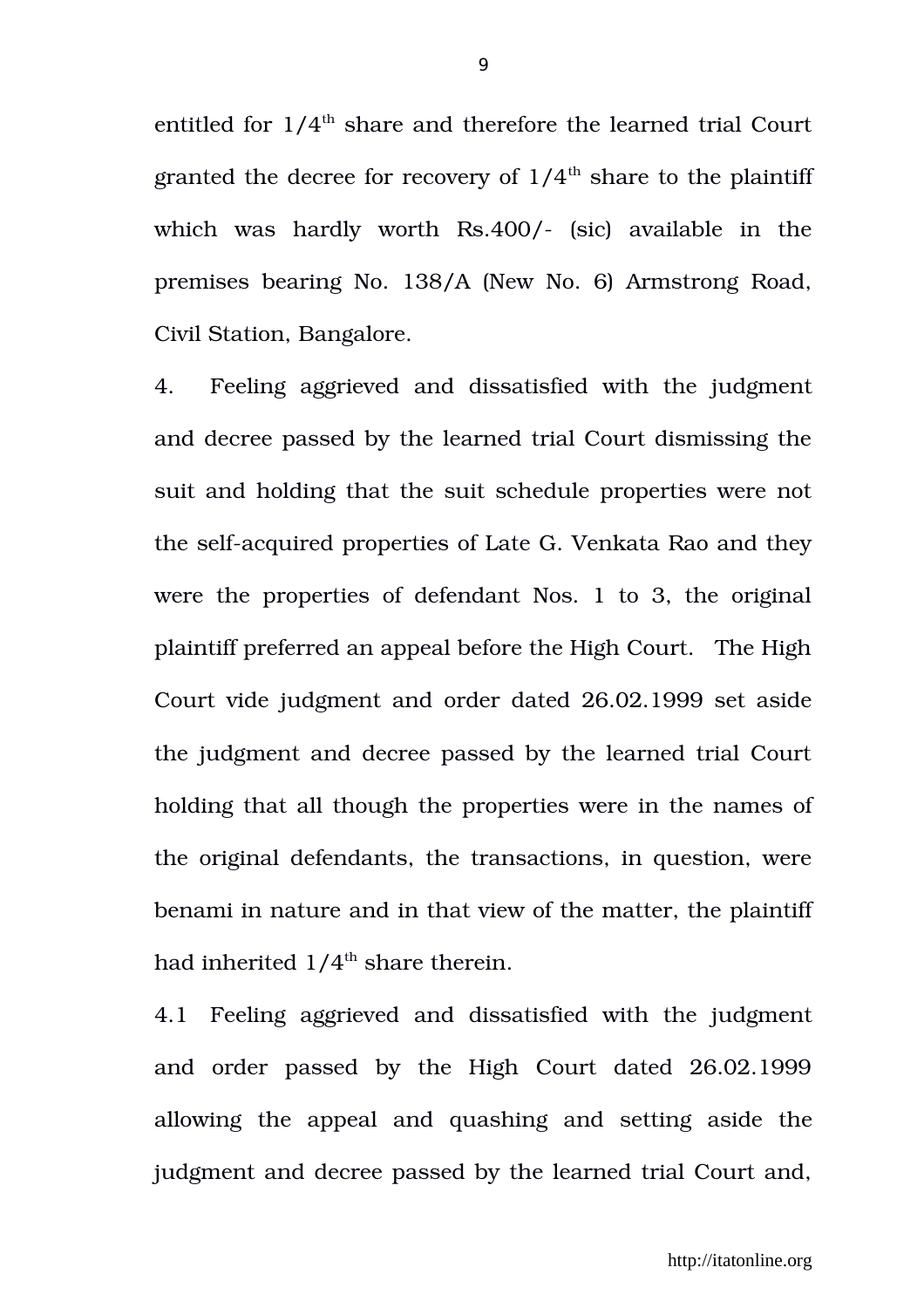consequently decreeing the suit and holding that the plaintiff had inherited  $1/4<sup>th</sup>$  share in the said schedule properties, the legal representatives of the original defendants approached this Court by way of Civil Appeal No. 7117 of 2000.

4.2 That by iudgment and order dated 11.05.2007, this Court allowed the appeal and remitted the matter back to the High Court observing that the High Court has not properly appreciated and/or considered whether the transaction in question is benami or not.

4.3 That thereafter, on remand, the High Court has by the impugned judgment and order dismissed the appeal confirming the judgment and decree passed by the learned trial Court dismissing the suit, by specifically observing that the purchase/transaction in favour of defendant Nos. 1 to 3 with respect to the suit schedule properties were not the benami transactions and that they were the self-acquired properties of defendant Nos. 1 to 3 and, therefore, the plaintiff is not entitled to any share in the suit schedule properties. The High Court has further observed and held that the provisions of the Benami Transactions (Prohibition) Act, 1988 are retroactive in application.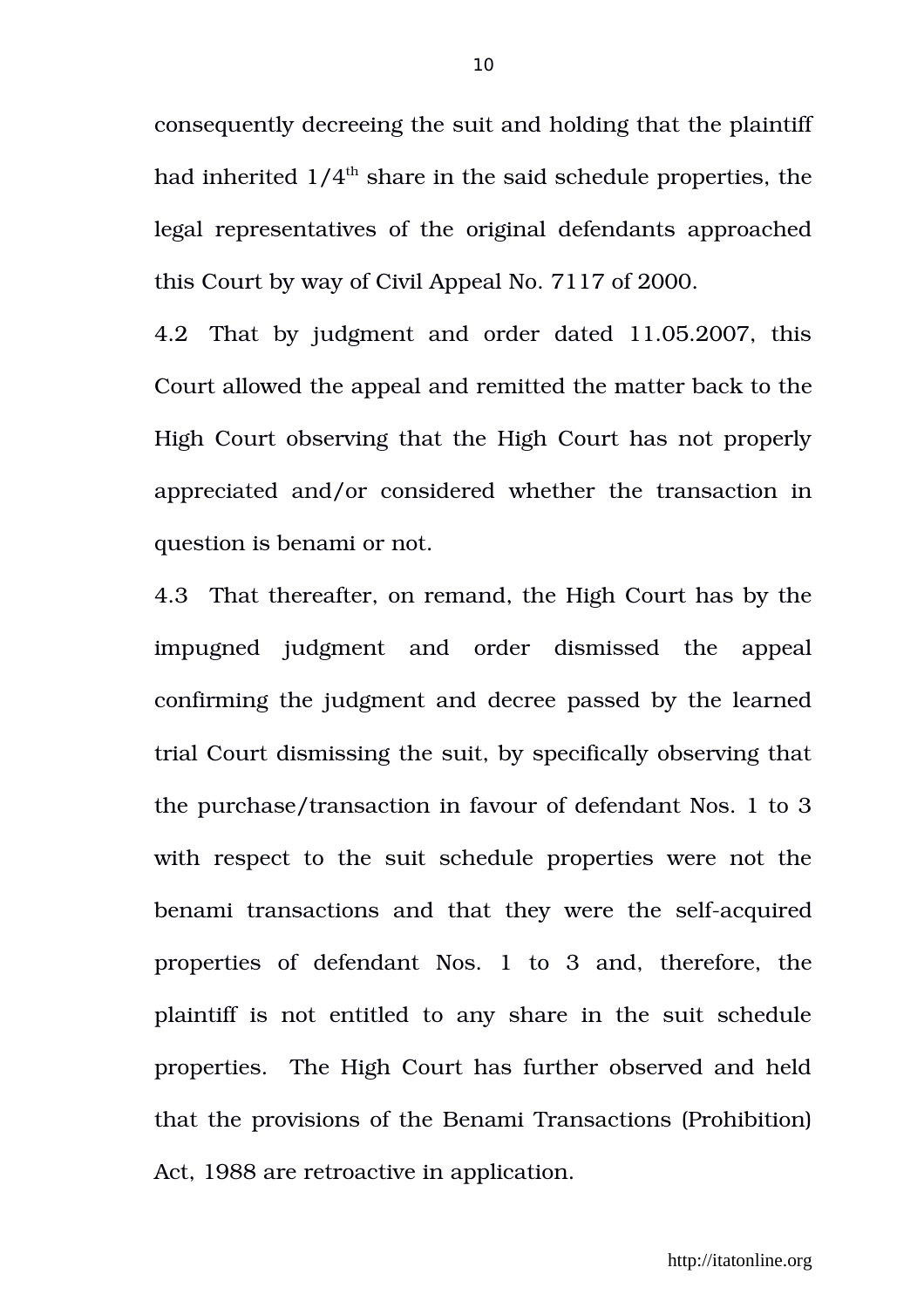5. Feeling aggrieved and dissatisfied with the impugned judgment and order passed by the High Court in dismissing the appeal and confirming the judgment and decree passed by the trial Court dismissing the suit, the original plaintiff (now the deceased and represented through the legal heirs) has preferred the present appeal.

6. Learned counsel appearing on behalf of the appellants has vehemently submitted that, in the facts and circumstances of the case, the High Court has committed a grave error in dismissing the appeal and confirming the judgment and decree passed by the trial Court dismissing the suit.

6.1 It is vehemently submitted by the learned counsel appearing on behalf of the appellants that the Courts below have materially erred in not accepting the case of the plaintiff that the suit properties acquired in the names of defendant Nos. 1 to 3 were benami in nature.

6.2 It is submitted by the learned counsel appearing on behalf of the appellant that the findings recorded by the learned trial Court and confirmed by the High Court that the suit properties acquired in the names of defendant Nos. 1 to

11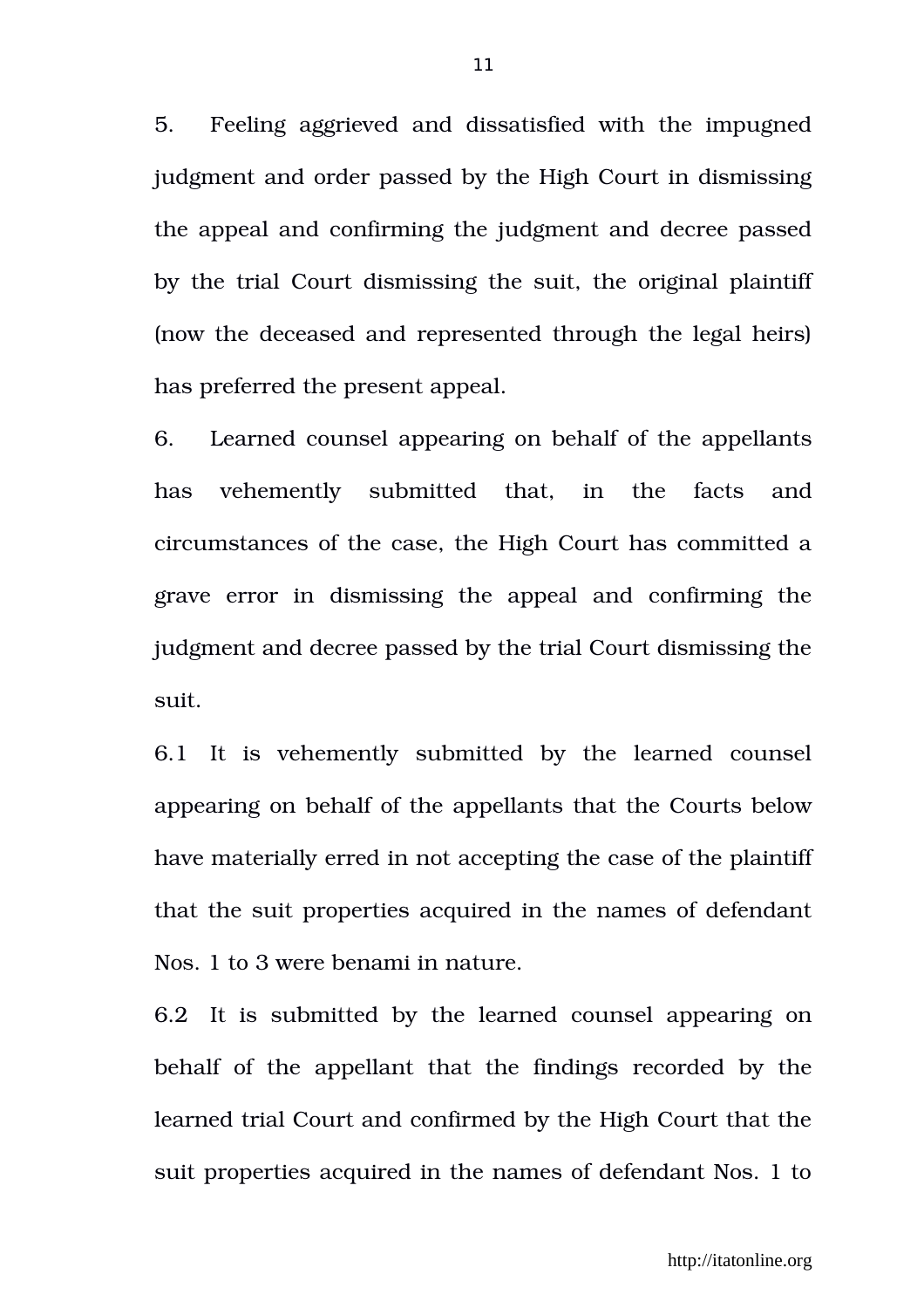3 were not benami in nature, but were the self-acquired properties of defendant Nos. 1 to 3 are contrary to the evidence on record.

6.3 It is submitted by the learned counsel appearing on behalf of the appellants that it has come in evidence that the sale consideration was paid by the father of the plaintiff and defendant Nos. 1 to 3. It is submitted that DW1 admitted that he had borrowed a sum of  $Rs.1,030/$ - from his father Late G. Venkata Rao and that Late G. Venkata Rao sent a demand draft for a sum of Rs.1,030/- directly to the Tamil Nadu Housing Board. It is submitted that even the entire consideration for acquisition of suit properties Item Nos. 1(a) to 1(c) were paid by Late G. Venkata Rao.

6.4 It is further submitted by the learned counsel appearing on behalf of the appellant that the High Court having concluded that the purchase money of suit properties -Item Nos. 1(a) to 1(c) came from Late G.Venkata Rao, thereafter, the High Court is not justified in concluding that the plaintiff was required to give further evidence to establish that the suit properties were acquired for the benefit of defendants or Late G. Venkata Rao had other reasons to acquire the suit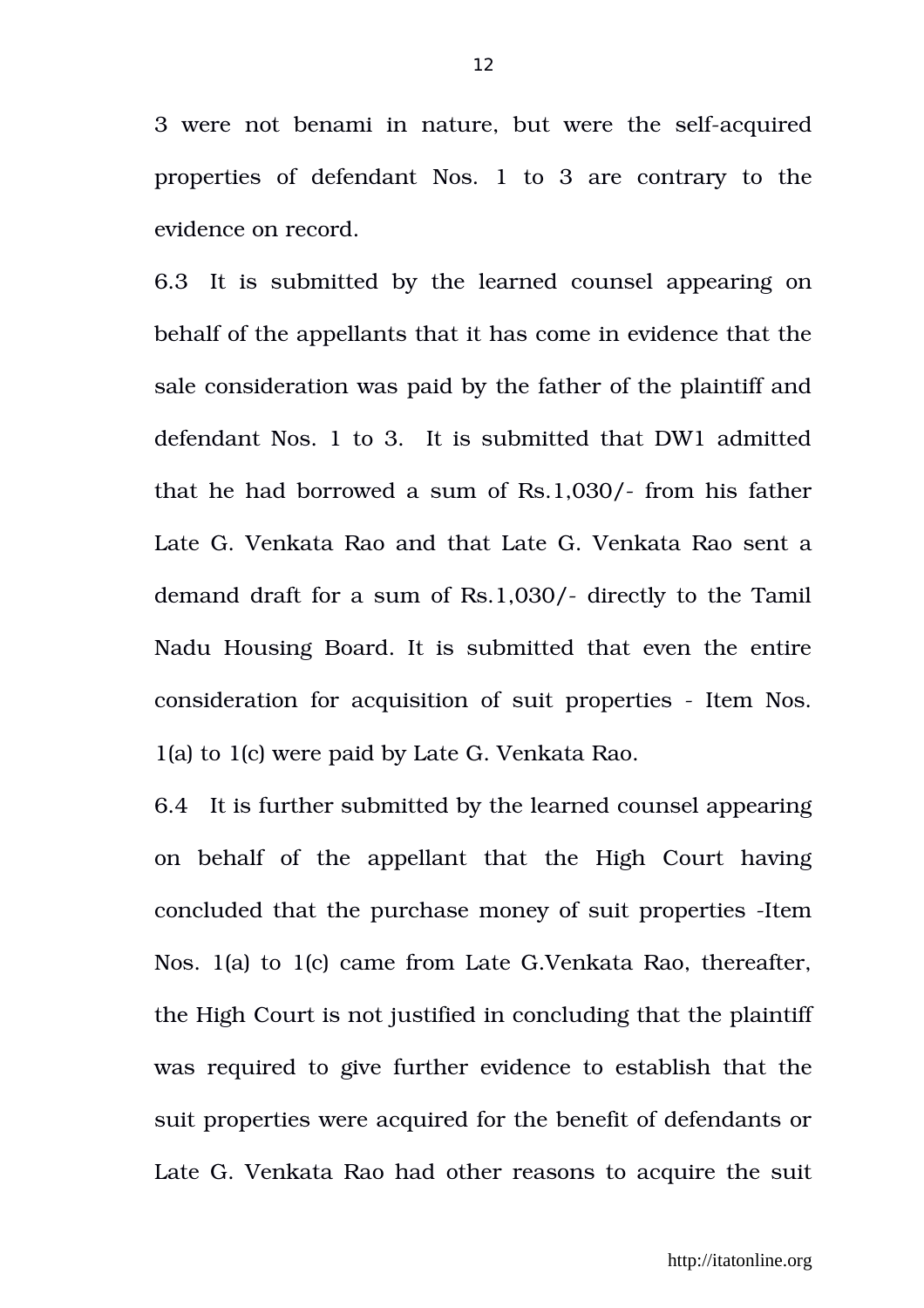properties in the names of his sons – original defendant Nos. 1 to 3. Relying upon the decision of this Court in *Thakur Bhim Singh v. Thakur Kan Singh* (1980) 3 SCC 72, it is vehemently submitted by the learned counsel appearing on behalf of the appellant that, as held by this Court in the aforesaid decision, if it is proved that the purchase money came from a person other than the person in whose favour the property was transferred, the purchase is *prima facie* assumed to be for the benefit of person who supplied the purchase money, unless there is an evidence to the contrary.

6.5 It is further submitted by the learned counsel appearing on behalf of the appellant that both the Courts below have materially erred in observing and consequently holding that the plaintiff was not a member of the joint family.

6.6 Making the above submissions, it is prayed to allow the present appeal and quash and set aside the judgment and decree passed by both the Courts below and consequently to decree the suit.

7. Shri G. V. Chandrashekar, learned advocate appearing on behalf of the original defendants, while opposing the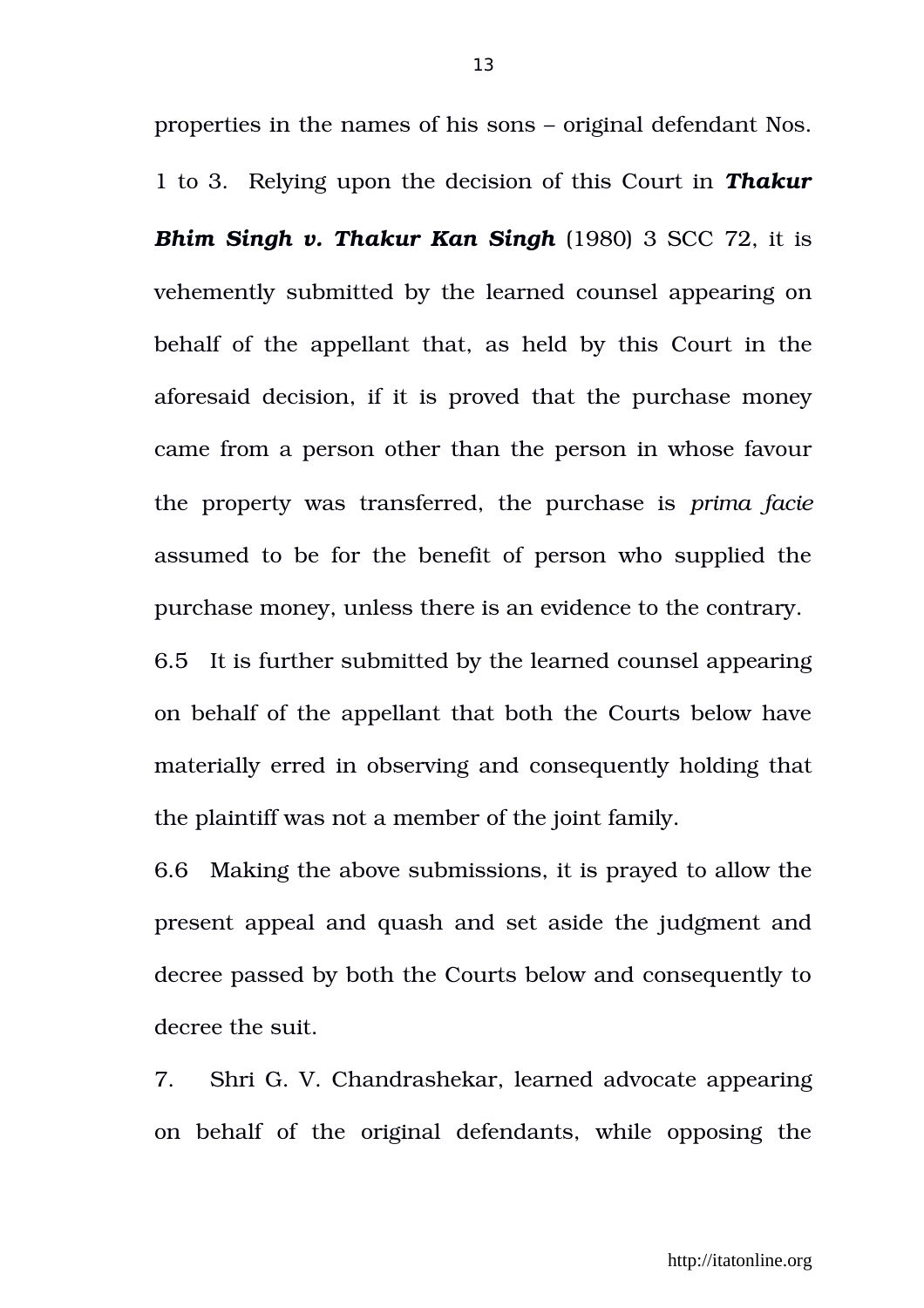present appeal, has vehemently submitted that the finding recording by the learned trial Court, confirmed by the High Court that the suit properties – Item Nos. I(a) to I(c) were not benami transactions, are on appreciation of evidence. It is submitted that, as rightly observed by the High Court, merely because some financial assistance might have been given by the father to the defendants while purchasing the suit properties, the same would not become a benami transaction, unless the contrary intention is established and proved.

7.1 It is vehemently submitted by the learned counsel appearing on behalf of the defendants that, in the present case, all the three suit properties were purchased by defendant Nos. 1 to 3 by registered sale deeds and some financial assistance was given by the father Late G. Venkata Rao, which was given to the plaintiff also. It is submitted that, in the present case, it has come on record that the plaintiff married with PW1 in the year 1954; the marriage of the plaintiff was performed by Late G. Venkata Rao; and that after the marriage of the plaintiff, Late G. Venkata Rao and defendant Nos. 1 to 3 were living together. It is submitted that it has also come on record that Late G. Venkata Rao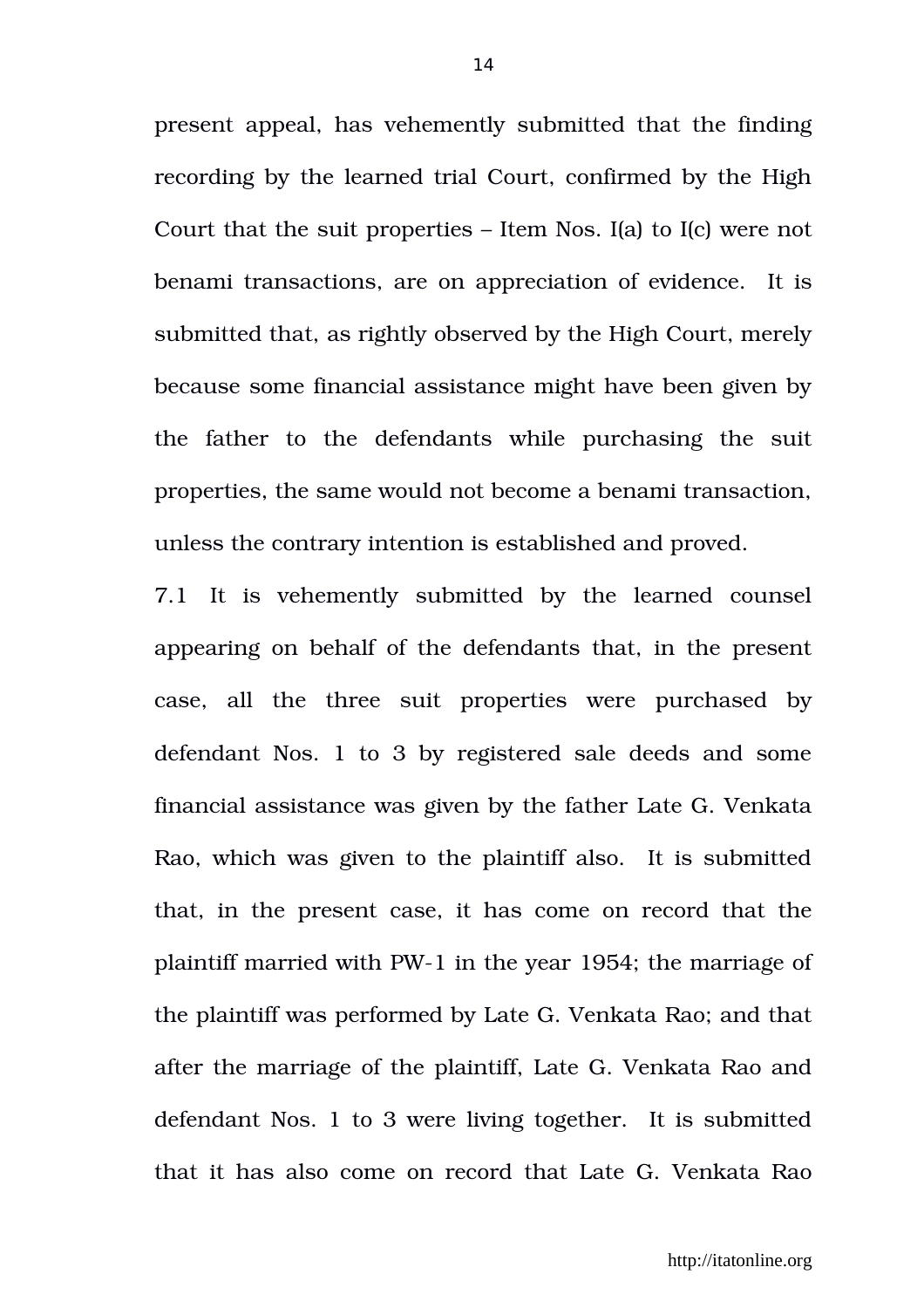provided the financial assistance to the plaintiff to acquire the house bearing No. 150, Veerapillai Street, Civil Station, Bangalore. It is submitted that even the evidence on record would disclose that after the marriage, the plaintiff and her husband were maintained by her father for a period of 10 years. It is submitted that, considering the aforesaid circumstances, as rightly observed by the High Court, the intention of Late G. Venkata Rao in providing financial assistance to his sons for acquisition of properties was to provide shelter to his sons and, therefore, the acquisition of the suit properties – Items I(a) to I(c) by defendants, out of the financial assistance provided by their father Late G. Venkata Rao, did not involve any benami transaction.

7.2 It is further submitted on behalf of the defendants that, as such, the provisions of the Benami Transactions (Prohibition) Act would not be applicable retrospectively. It is vehemently submitted by the learned counsel appearing on behalf of the original defendants that, as observed and held by this Court in the case of *Binapani Paul v. Pratima Ghosh* (2007) 6 SCC 100, the burden of proving of benami nature of transaction lies on the person who alleges the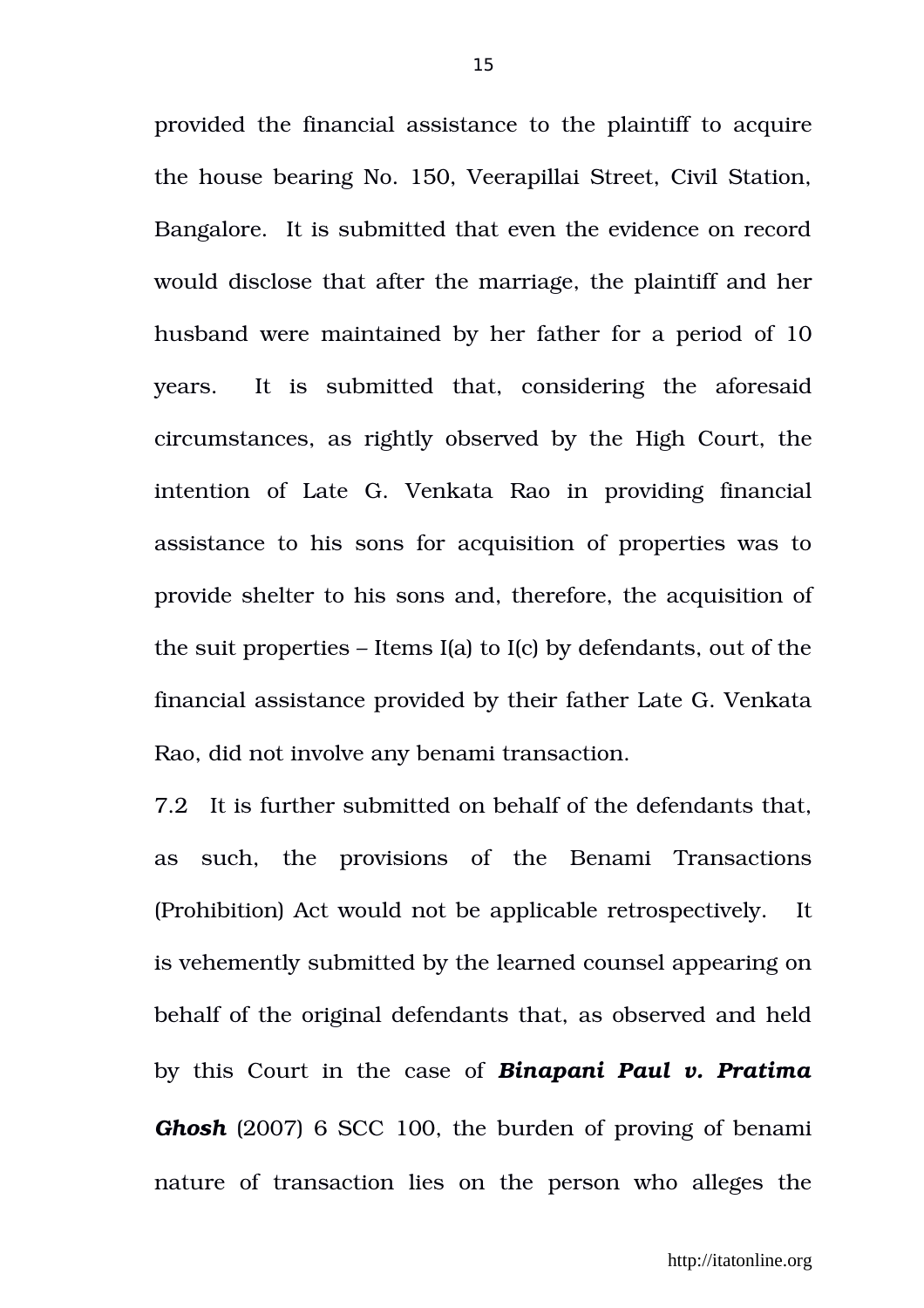transaction to be a benami. It is submitted that in the aforesaid decision, it is further observed and held by this Court that the source of money can never be the sole consideration and it is merely one of the relevant considerations, but not determinative in character. It is submitted that, in the present case, the plaintiff has failed to establish and prove that the purchase of the properties – Item Nos. I(a) to  $1(c)$  were benami in nature and/or that the intention of Late G. Venkata Rao was to purchase the suit properties for and on behalf of the family, but were purchased in the names of defendant Nos. 1 to 3. It is submitted that, therefore, in the facts and circumstances of the case, the High Court has rightly dismissed the appeal and has rightly confirmed the judgment and decree passed by the learned trial Court dismissing the suit, by specifically observing and holding that the suit properties – Items I(a) to I(c) were not benami in nature. Therefore, it is prayed to dismiss the present appeal.

8. Heard learned counsel appearing on behalf of the respective parties at length. In the present case, the original plaintiff instituted the suit claiming  $1/4<sup>th</sup>$  share in the suit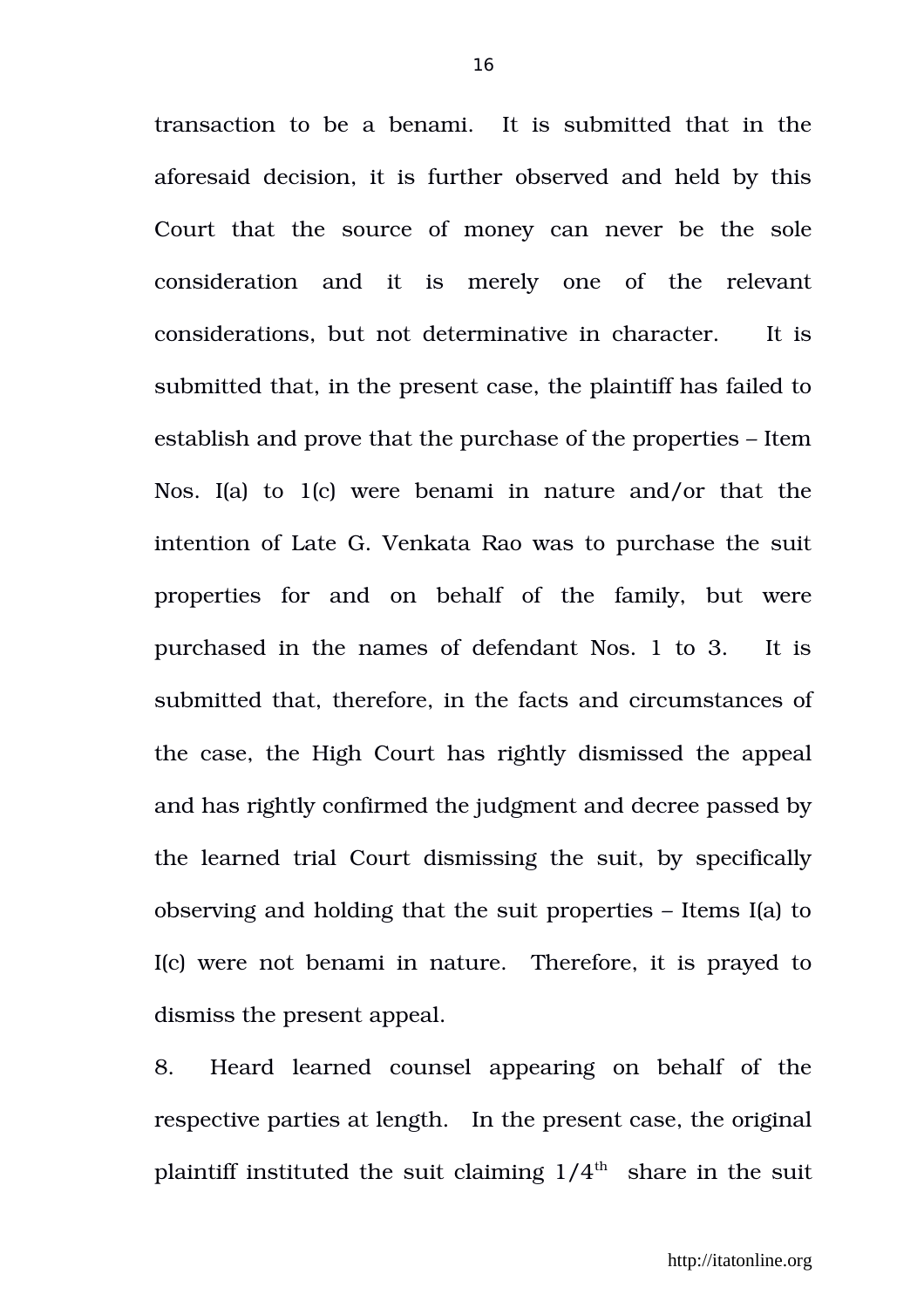properties, including the suit properties – Item Nos. I(a) to I(c). Admittedly, the suit properties were purchased by defendant Nos. 1 to 3 respectively. However, it was the case on behalf of the plaintiff that the purchase of the suit properties was benami transaction as the sale consideration was paid by their father Late G. Venkata Rao. The aforesaid is not accepted by the High Court and the High Court has observed and held that the plaintiff has failed to establish and prove by leading cogent evidence that the intention of Late G. Venkata Rao to purchase the suit properties in the names of defendant Nos. 1 to 3 was to purchase for and on behalf of the family and, therefore, the transaction cannot be said to be benami in nature.

8.1 Therefore, the short question that is posed for consideration of this Court is, whether in the facts and circumstances of the case and merely because some financial assistance has been given by the father to the sons to purchase the properties, can the transactions be said to benami in nature?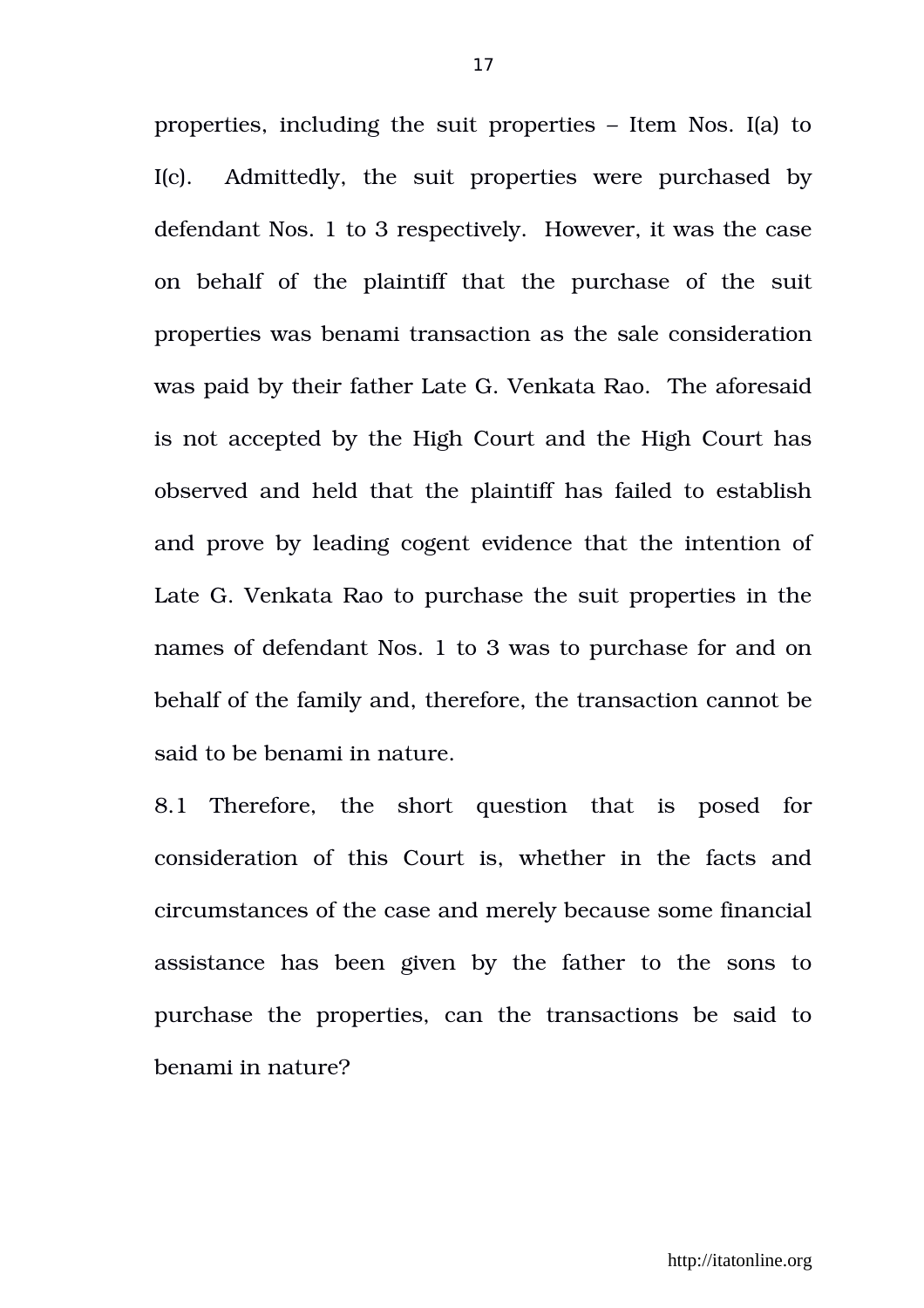9. While considering the aforesaid question, few decisions of this Court on the benami transactions/transactions of benami nature, are required to be referred to:

9.1 In the case of *Thakur Bhim Singh* (supra), it is observed and held by this Court that while considering a particular transaction as benami, the intention of the person who contributed the purchase money is determinative of the nature of transaction. It is further observed by this Court as to what the intention of the person who contributed the purchase money, has to be decided on the basis of the surrounding circumstance; the relationship of the parties; the motives governing their action in bringing about the transaction and their subsequent conduct etc. In the aforesaid decision, this Court considered the earlier decision of this Court in *Jaydayal Poddar v. Bibi Hazra (Mst.)* (1974) 1 SCC 3, more particularly para 6, and thereafter summed up in para 17 and para 18. Paras 17 and 18 of that judgment are as under:

> "**17.** The principle enunciated by Lord Macmillan in the case of *Manmohan Das* [AIR 1931 PC 175 : 134 IC 66 9 : 1931 ALJ 550] has been followed by this Court in *Jaydayal*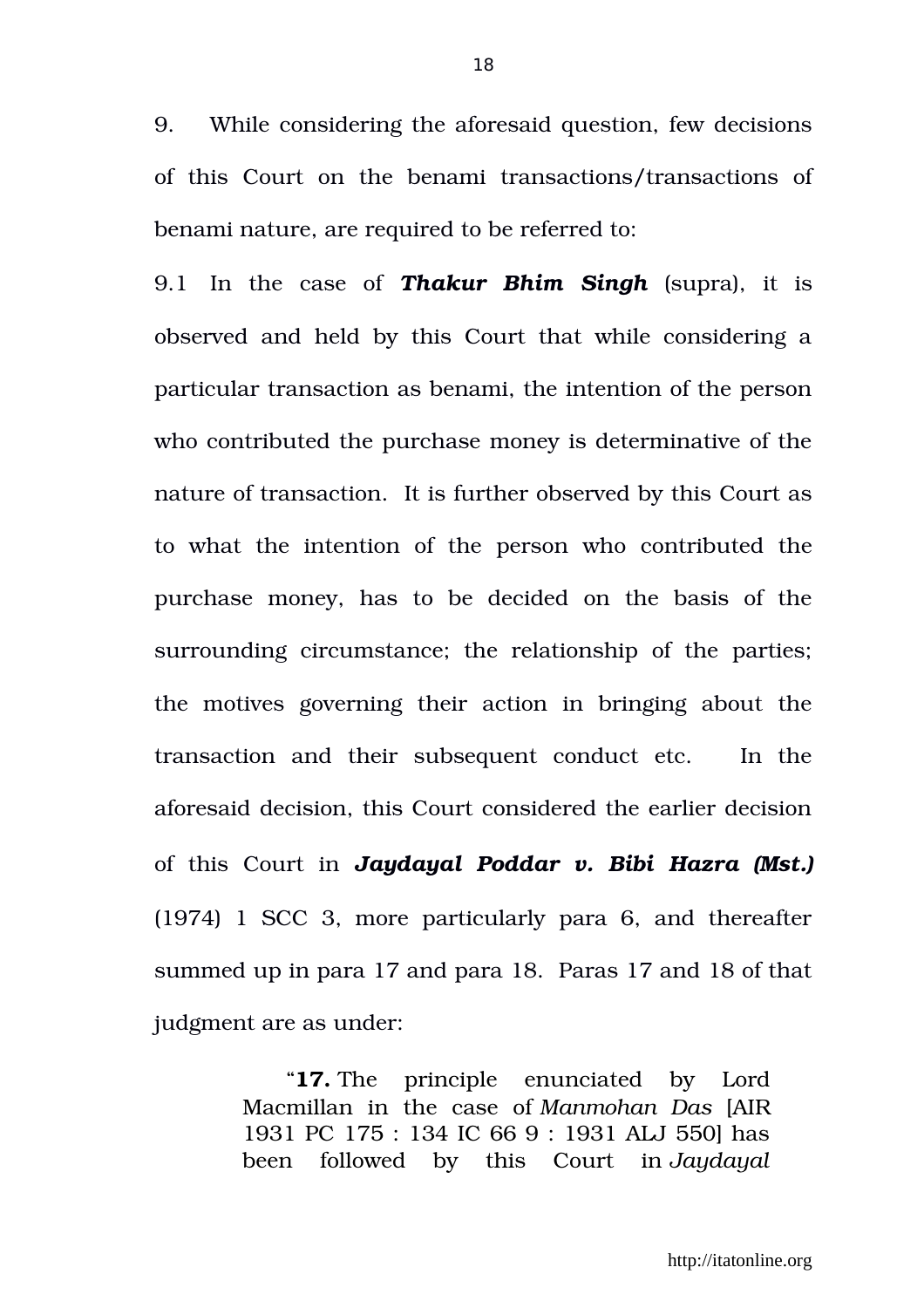*Poddar* v. *Bibi Hazra* (*Mst*) [(1974) 1 SCC 3 : (1974) 2 SCR 90] where Sarkaria, J., observed thus: (SCC p. 6, para 6)

> "It is well-settled that the burden of proving that a particular sale is benami and the apparent purchaser is not the real owner, always rests on the person asserting it to be so. This burden has to be strictly discharged by adducing legal evidence of a definite character which would either directly prove the fact of benami or establish circumstances unerringly and reasonably raising an inference of that fact. The essence of a benami is the intention of the party or parties concerned; and not unoften, such intention is shrouded in a thick veil which cannot be easily pierced through. But such difficulties do not relieve the person asserting the transaction to be benami of any part of the serious onus that rests on him; nor justify the acceptance of mere conjectures or surmises, as a substitute for proof. The reason is that a deed is a solemn document prepared and executed after considerable deliberation, and the person expressly shown as the purchaser or transferee in the deed, starts with the initial presumption in his favour that the apparent state of affairs is the real state of affairs. Though the question whether a particular sale is benami or not, is largely one of fact, and for determining this question, no absolute formulae or acid tests, uniformly applicable in all situations, can be laid down; yet in weighing the probabilities and for gathering the relevant indicia, the courts are usually guided by these circumstances: (1) the source from which the purchase money came; (2) the nature and possession of the property, after the purchase; (3) motive, if any, for giving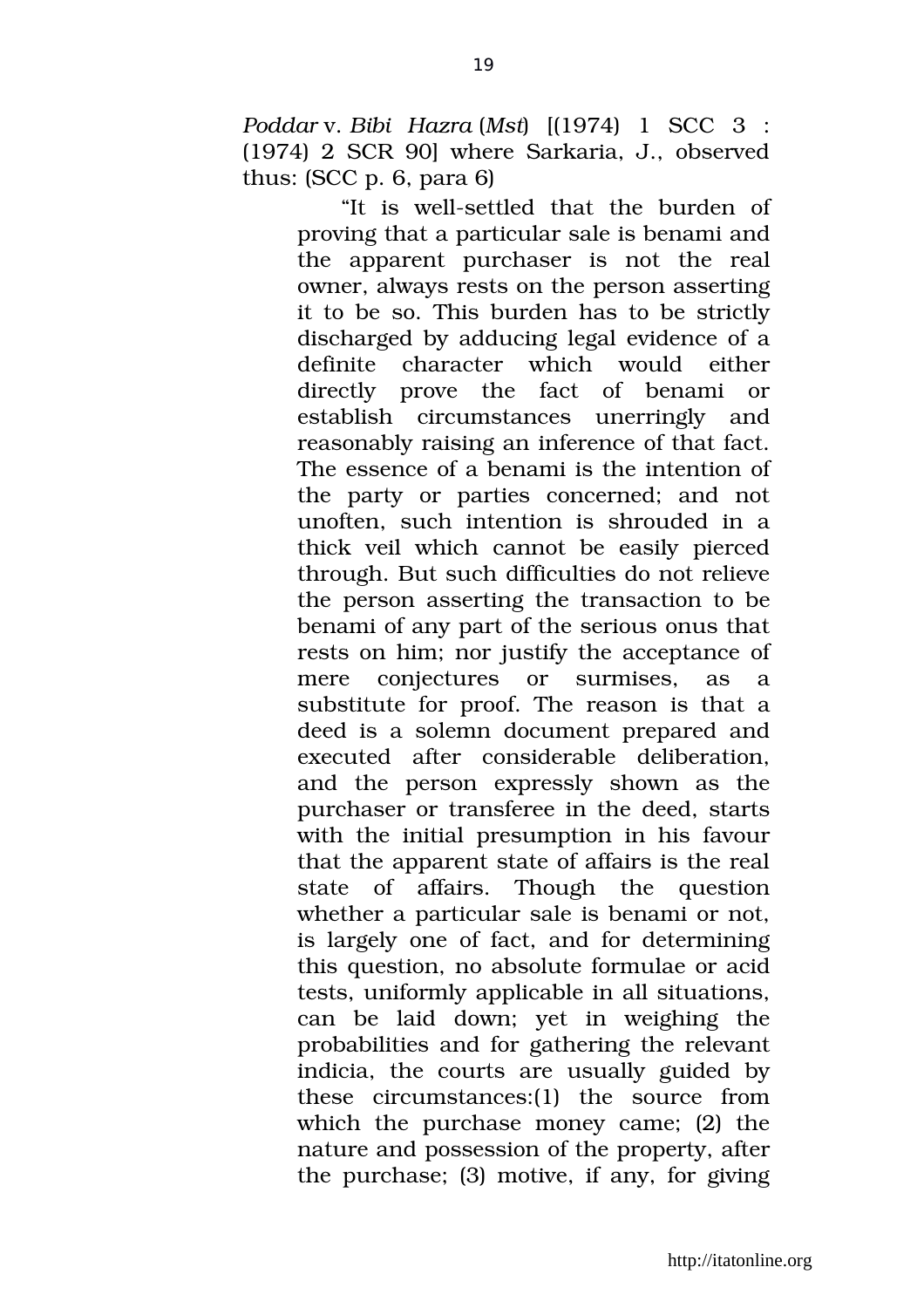the transaction a benami colour; (4) the position of the parties and the relationship if any, between the claimant and the alleged benamidar; (5) the custody of the title deeds after the sale and (6) the conduct of the parties concerned in dealing with the property after the sale."

**18.** The principle governing the determination of the question whether a transfer is a benami transaction or not may be summed up thus: (1) the burden of showing that a transfer is a benami transaction lies on the person who asserts that it is such a transaction; (2) it is proved that the purchase money came from a person other than the person in whose favour the property is transferred, the purchase is prima facie assumed to be for the benefit of the person who supplied the purchase money, unless there is evidence to the contrary; (3) the true character of the transaction is governed by the intention of the person who has contributed the purchase money and (4) the question as to what his intention was has to be decided on the basis of the surrounding circumstances, the relationship of the parties, the motives governing their action in bringing about the transaction and their subsequent conduct, etc."

9.2 In *Binapani Paul* case (supra), this Court again had an occasion to consider the nature of benami transactions. After considering a catena of decisions of this Court on the point, this Court in that judgment observed and held that the source of money had never been the sole consideration. It is merely one of the relevant considerations but not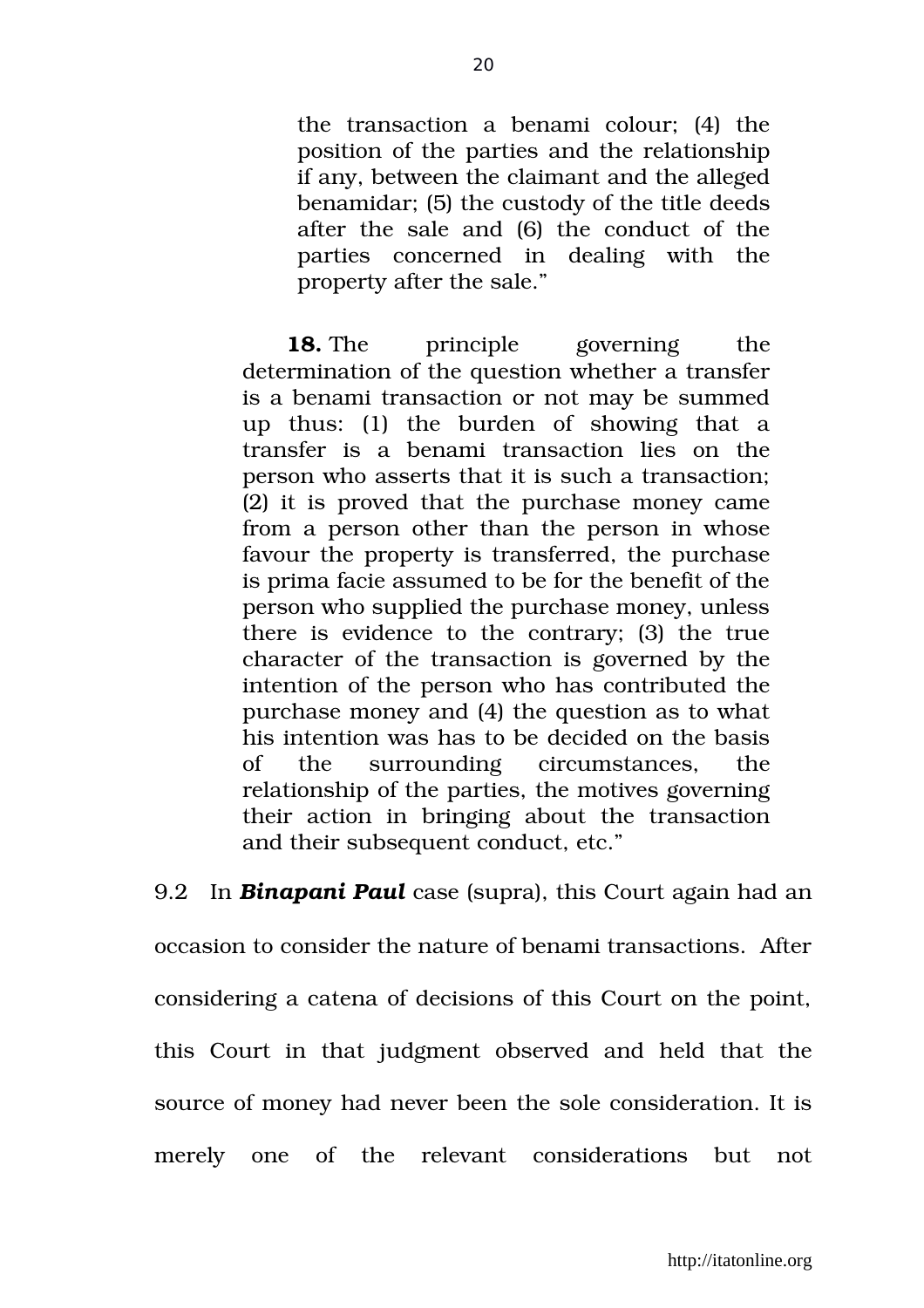determinative in character. This Court ultimately concluded after considering its earlier judgment in the case of *Valliammal v. Subramaniam* (2004) 7 SCC 233 that while considering whether a particular transaction is benami in nature, the following six circumstances can be taken as a

guide:

"(1) the source from which the purchase money came;

(2) the nature and possession of the property, after the purchase;

(3) motive, if any, for giving the transaction a benami colour;

(4) the position of the parties and the relationship, if any, between the claimant and the alleged benamidar;

(5) the custody of the title deeds after the sale; and

(6) the conduct of the parties concerned in dealing with the property after the sale. (*Jaydayal Poddar v. Bibi Hazra* (supra), SCC p. 7, para6)"

10. Applying the law laid down by this Court in the aforesaid decisions to the facts of the case on hand, we are of the opinion that the High Court has rightly come to the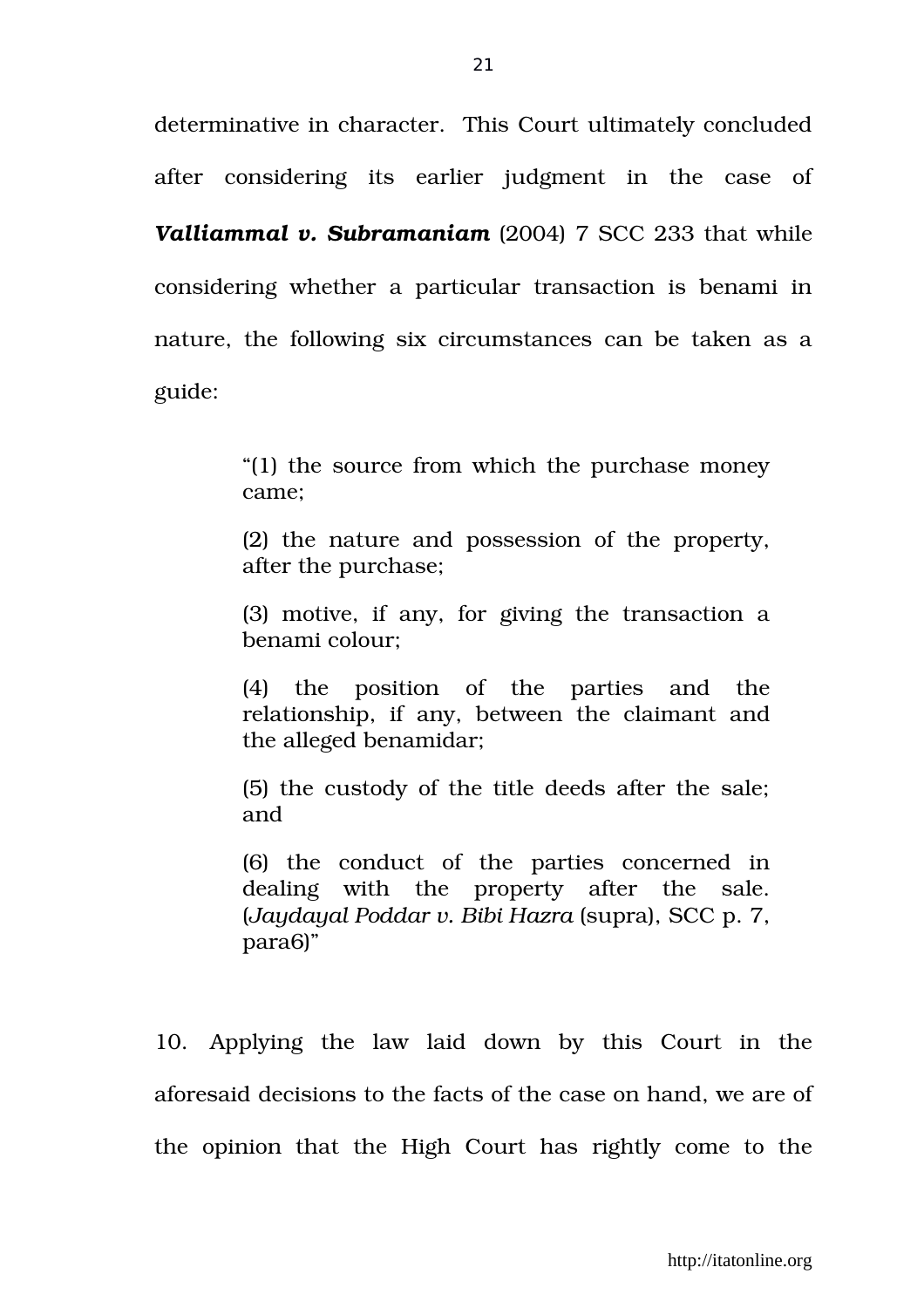conclusion that the plaintiff has failed to prove that the purchase of the suit properties – Item Nos. I(a) to I(c) in the names of defendant Nos. 1 to 3 were benami in nature. It is true that, at the time of purchase of the suit properties – Item Nos. I(a) to I(c), some financial assistance was given by Late G. Venkata Rao. However, as observed by this Court in the aforesaid decisions, that cannot be the sole determinative factor/circumstance to hold the transaction as benami in nature. The plaintiff has miserably failed to establish and prove the intention of the father to purchase the suit properties for and on behalf of the family, which were purchased in the names of defendant Nos. 1 to 3. It is required to be noted that, as such, the plaintiff – daughter has not stepped into the witness box and that the evidence on behalf of the plaintiff has been given by her husband who, as such, can be said to be an outsider, so far as the joint family is concerned. Apart from that, it has come on record that the plaintiff and her husband were maintained by Late G. Venkata Rao. The financial assistance was also given to the plaintiff and her husband to purchase the residential house at Bangalore. Late G. Venkata Rao, therefore,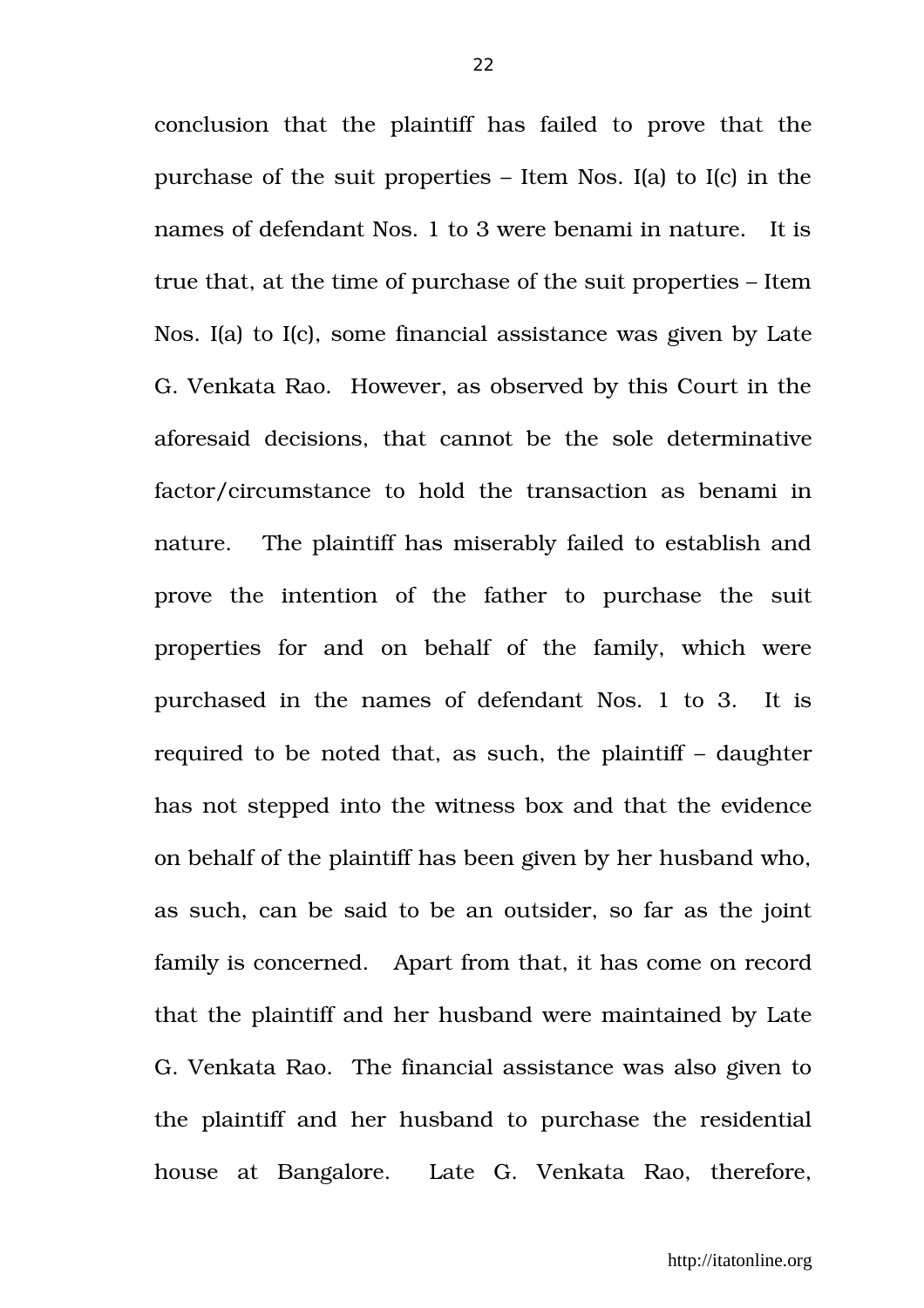provided a shelter to his daughter and, as observed herein above, also gave the financial assistance to purchase the residential house at Bangalore. It has also come on record that Late G. Venkata Rao even purchased the share certificates and his daughter-original plaintiff was also given certain number of shares. Therefore, considering the aforesaid facts and circumstances of the case, Late G. Venkata Rao also must have given the financial assistance to defendant Nos. 1 to 3 – sons and helped them in purchase of the properties. Therefore, the intention of Late G. Venkata Rao to give the financial assistance to purchase the properties in the names of defendant Nos. 1 to 3 cannot be said to be to purchase the properties for himself and/or his family members and, therefore, as rightly observed by the High Court, the transactions of purchase of the suit properties  $-$  Item Nos. I(a) to I(c) in the names of the defendant Nos. 1 to 3 cannot be said to be benami in nature. The intention of Late G. Venkata Rao was to provide the financial assistance for the welfare of his sons and not beyond that. None of the other ingredients to establish the transactions as benami transactions, as held by this Court in